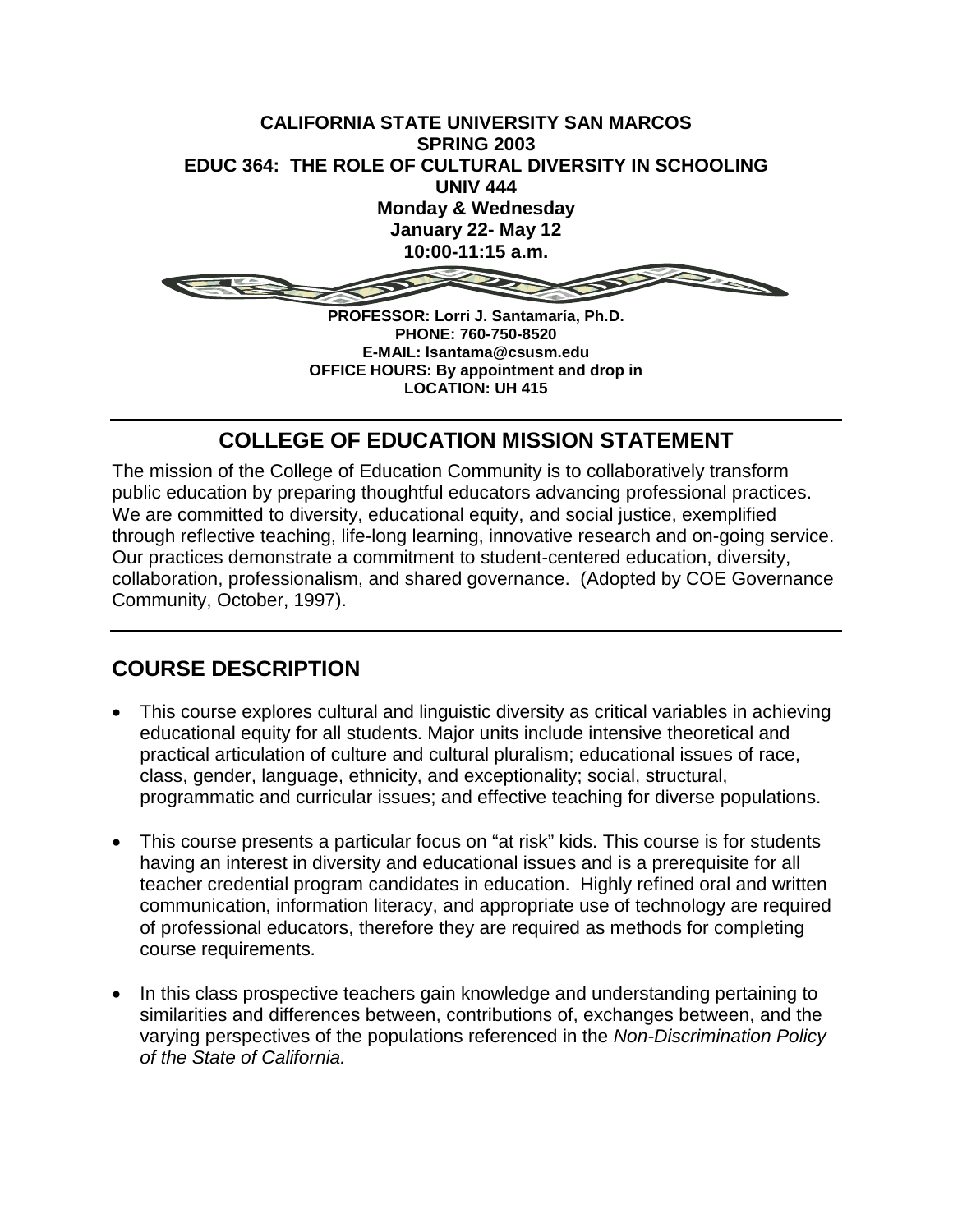# **AUTHORIZATION TO TEACH ENGLISH LEARNERS**

Beginning fall of 2002, CSUSM an early adopter of the new AB 2042 program standards, intends to prepare new teachers for the diversity of languages often encountered in California public school classrooms. The authorization to teach English learners is met through the infusion of content and experiences within the Multiple Subject Program, as well as additional coursework. Students successfully completing this program receive the Preliminary Multiple Subject Credential with authorization to teach English learners *(note: formerly called CLAD*).

# **OBJECTIVES**

The course objectives, assignments, and assessments have been aligned with the California Commission on Teacher Credentialing Standards (CCTC) for the Multiple Subjects Credential. Please be sure to incorporate artifacts from this class into your final comprehensive portfolio.

Upon completion of this course and in accordance with the State of California CCTC, students will:

- Have the opportunity to develop respect for human similarities and differences. **(Standard 8)**
- Gain awareness of their perspectives pertaining to human diversity. **(Standard 8)**
- Gain openness to new perspectives regarding important variations among people. **(Standard 8)**
- Gain critical understanding of the nature and forms of human discrimination and ways to overcome them. **(Standard 8)**
- Demonstrate familiarity with various theories and instructional methodologies in first and second language acquisition **(Standards 12d, 13d)**.
- Demonstrate familiarity with past and current methods for teaching English as a second language. **(Standards 5a, 12d, 13d)**
- Discuss strengths and weaknesses of varied organizational strategies for multilingual classrooms. **(Standards 13a, 13c, 13d)**
- Demonstrate awareness of the issues involved in language assessment and testing for instructional purposes. **(Standards 13a, 13b, 13c)**
- Demonstrate awareness of local and national legal, political and socio-cultural issues related to the education of English learners. **(Standards 4b, 5a, 11c, 13c)**
- Demonstrate competence in the use of electronic research tools (e.g. access the Internet) to search for and retrieve information and have the ability to assess the authenticity, reliability, and bias for the data gathered. Interact with others using email and is familiar with a variety of computer based collaborative tools **(Standards 9c, 9f)**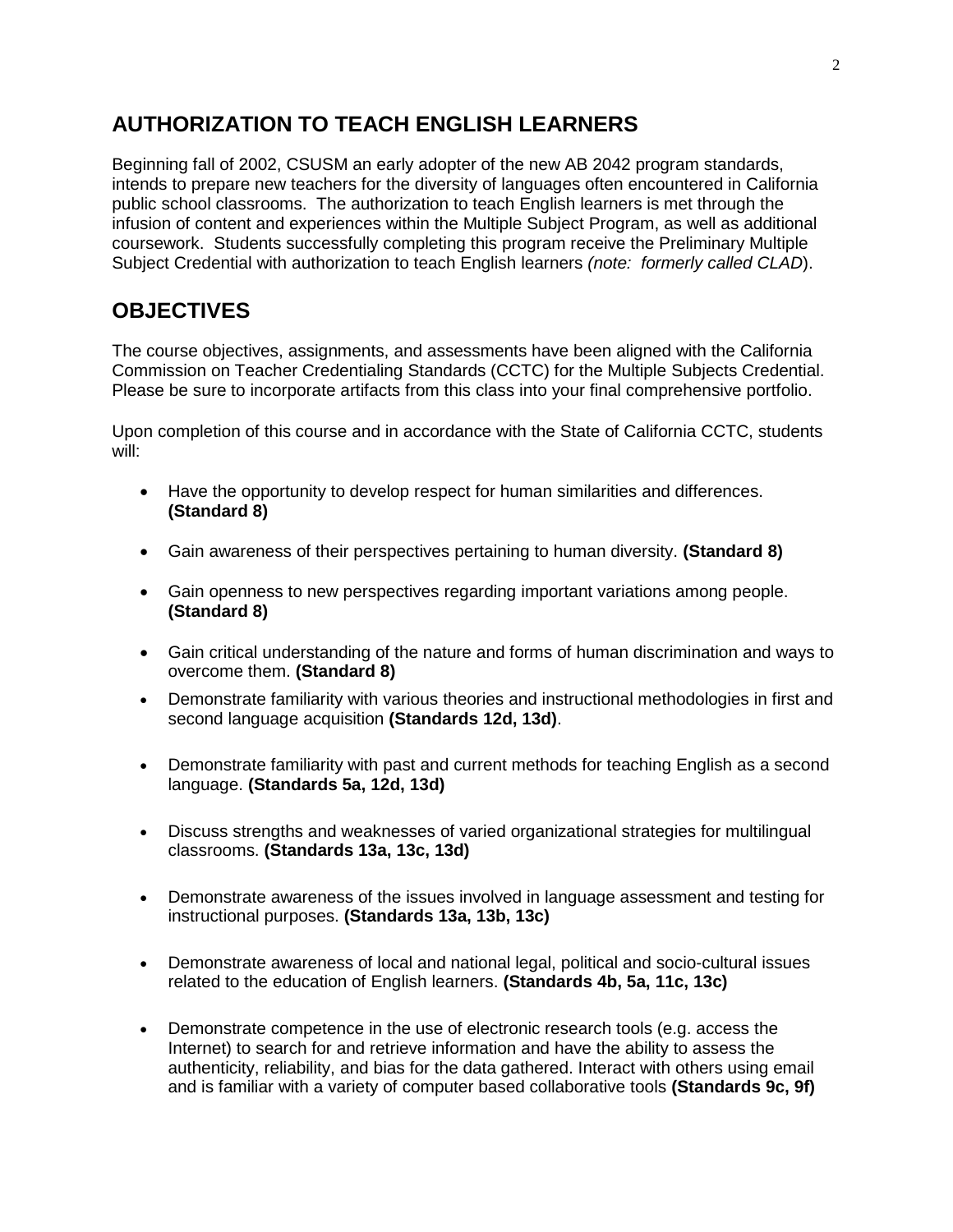# **TEACHER PERFORMANCE EXPECTATION (TPE) COMPETENCIES**

This course is designed to help teachers seeking the Multiple Subjects Credential to develop the skills, knowledge, and attitudes necessary to assist schools and districts in implementing an effective program for all students. The successful candidate will be able to merge theory and practice in order to realize a comprehensive and extensive educational program for all students. The following TPE's are addressed in this course:

### **Primary Emphasis:**

TPE 8: Learning about students TPE 11: Social environment TPE 12: Professional, legal, and ethical obligations

### **Secondary Emphasis:**

TPE 4: Making content accessible TPE 7: Teaching English learners TPE 13: Professional growth

# **COLLEGE OF EDUCATION ATTENDANCE POLICY**

Due to the dynamic and interactive nature of courses in the College of Education, all students are expected to attend all classes and participate actively. At a minimum, students must attend more than 80% of class time, or s/he *may not receive a passing grade* for the course at the discretion of the Professor. Individual Professors may adopt more stringent attendance requirements. Should the student have extenuating circumstances, s/he should contact the Professor as soon as possible. (*adopted by the COE Governance Community, December, 1997*). *NOTE: This means that if you miss three (3) classes you cannot receive a passing grade for the class!*

# **GENERAL CONSIDERATIONS**

### *NOTE: I RESERVE THE RIGHT TO CHANGE, ADD TO, OR DELETE ANY AND ALL MATERIAL FROM THE COURSE.*

### **Academic Honesty**

I expect that each student will do his/her own work, and contribute equally to group projects and processes. Plagiarism or cheating is unacceptable under any circumstance. If there are questions about academic honesty, consult the University catalog.

### **Appeals**

Every student has the right to appeal grades, or appeal for redress of grievances incurred in the context of any class. Disputes may be resolved informally with the professor, or through the formal grades appeal process. For the latter, consult Dr. E. Oliver, Associate Dean.

### **Ability**

Every student has the right to equitable educational consideration and appropriate accommodation. Students having differing ability (mobility, sight, hearing, documented learning challenges, first language/English as a second language) are requested to contact the professor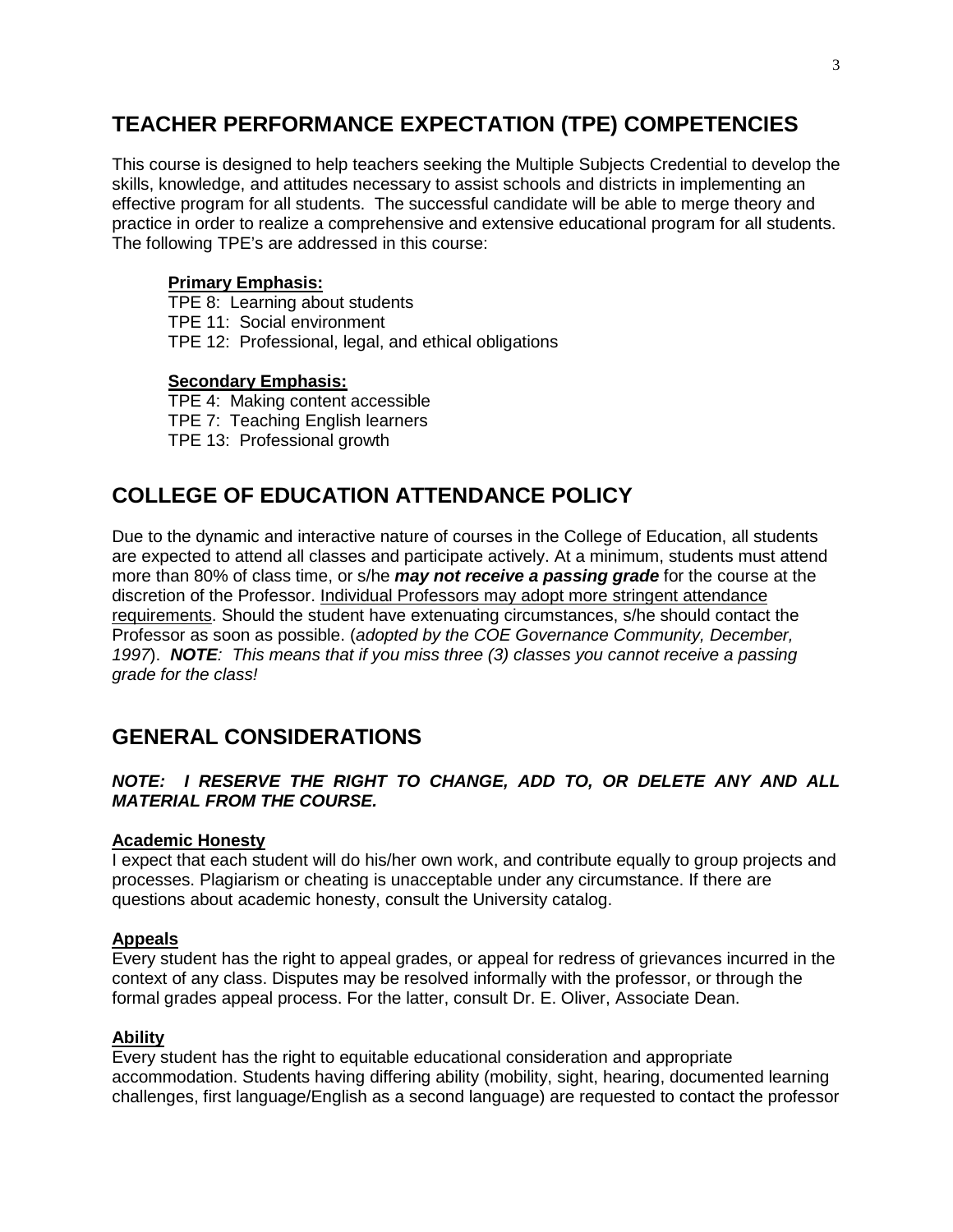at the earliest opportunity. Every effort will be made to accommodate special needs. Students are reminded of the availability of Disabled Student Services, the Writing Center, technology assistance in the computer labs, and other student support services available as part of reasonable accommodation for special needs students.

Students who require reasonable accommodations need to contact Disabled Student Services in order to make the necessary arrangements. This organization is located in Craven Hall, Room 5025a, and can be reached at (760) 750-4905 or (760) 750-4909 (TDD users).

# **COURSE REQUIREMENTS**

### **Uniqueness of Class**

All students enrolled in this class will have the opportunity to participate in a unique and vital educational experience organized by the CSUSM College of Education and the Casey Foundation. This pilot project involves (a) visiting, observing and tutoring in a high school setting for foster kids, **AND/OR** (b) tutoring a foster child in the local community. This experience is designed to have you gain invaluable experience with non-traditional, "*at risk*" kids. *There will be few, if any, exceptions to this requirement!*

This experience will count 20-25 hours towards the required minimum 45 hours of classroom observation required by the State of California **BEFORE** you are accepted into the CSUSM Teacher Licensure Program. The additional hours must be completed in EDUC 350, unless otherwise waived.

### **Community Service Learning**

This class is organized as a Community Service Learning course. Community Service Learning is a planned learning opportunity that simultaneously assists the community by addressing real needs. Community service learning brings to life the subject matter of a course because students learn by participating in real life situations that relate to the learning objectives in their academic course.

# **REQUIRED TEXTS**

\*\*Spring, J. Deculturalization and the struggle for equality ( 2001). Third edition. New York: The McGraw Hill Companies, Inc. ISBN 0-07-232275-6.

\*\*Villaseñor, V. Rain of Gold. (1992). Delta Press. ISBN: 0385-31177-X

\*\*Banks, J. A. & C. A. McGee Banks ((2003). Multicultural education: Issues and perspectives. John Wiley & Sons. New York. ISBN: 0-47122813-3.

\*\*Pelzer, Dave (1995). A child called "It": An abused child's journey from victim to victor. Health Communications. , Inc. Deerfield Beach, FL. ISBN:1-55874-366-9.

\*\*Course Reader (price & pick-up information forthcoming

**\*\*Readings (to be announced).**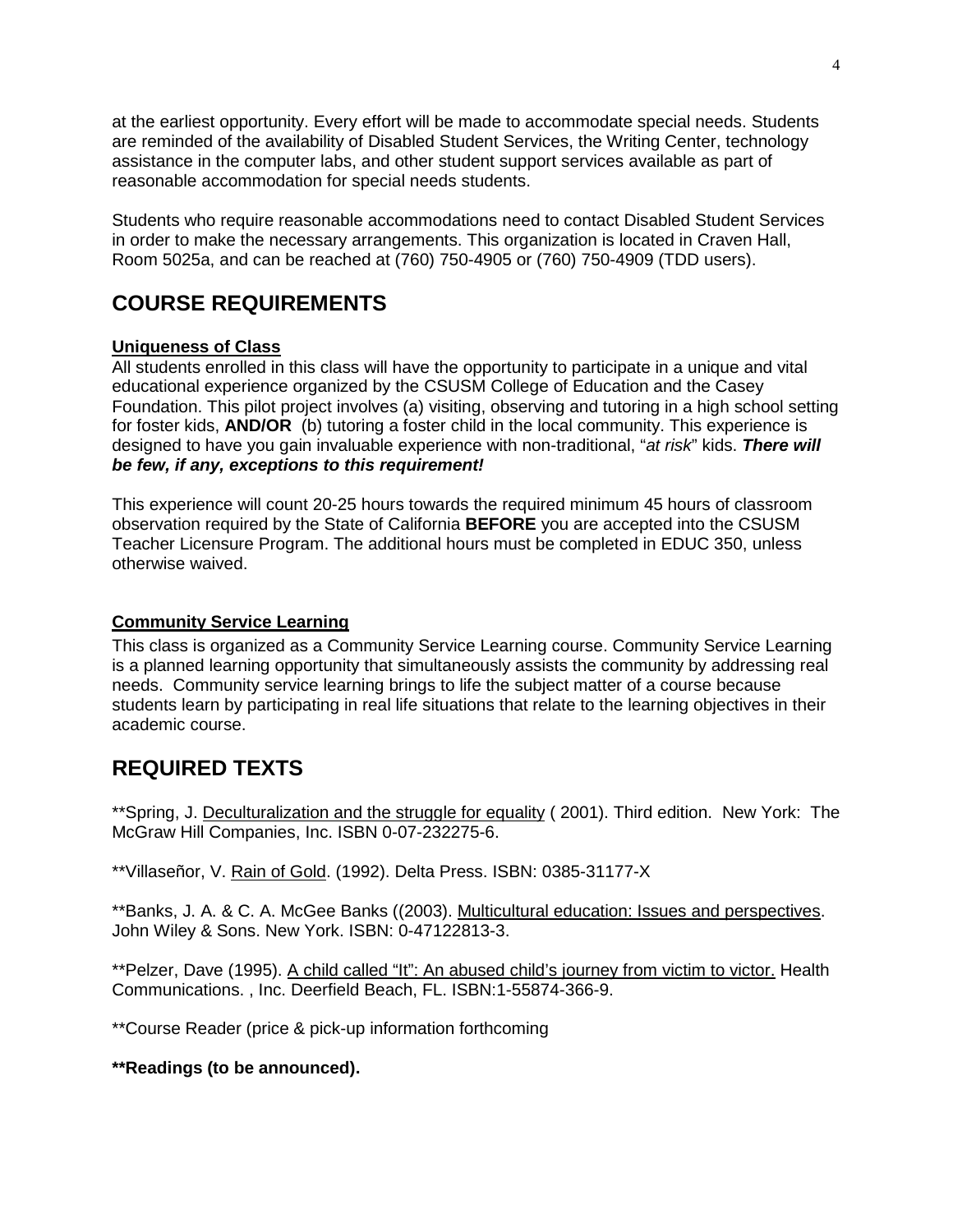## **COURSE REQUIREMENTS**

All assignments are due on the dates indicated below (also indicated on the course weekly activity listing). Please manage your time and plan accordingly. Assignments must be *word processed/ typewritten, double-spaced, with standard margins, unless completed in class*. It is expected that all assignments will reflect university level composition.

You will have the opportunity to earn 100 points in this class.

Points will be converted to percentages. The following grading scale will be used:

| 93-100%A        |  |
|-----------------|--|
| 90-92%A-        |  |
| 88-89%B+        |  |
| 83-87%B         |  |
| 80-82%B-        |  |
| <u>75-79%C+</u> |  |
| 72-75C          |  |
| 70-71C-         |  |
| $60 - 69\%$ D   |  |
| 59% and belowF  |  |

*Note: Students taking EDUC 364 as a prerequisite for teacher credential and graduate programs are reminded that the College requires completion of this course with a C+ or higher.*

### **ASSIGNMENTS, DUE DATES, AND POINTS POSSIBLE**

1. Attendance and class participation 15 points 15 points

First is the expectation that you will attend all class sessions and participate actively in class discussions. Remember, if you miss three class sessions (or more), you will automatically drop your grade to a C, based on the COE attendance policy.

### 2. 10 minute Reading Presentations (4 @ 2 points each) 10 points *(Due: 1/29, 2/12, 3/19, 4/16)*

At various times throughout the semester you will work in randomly selected small groups to present some of the reading material to the rest of the class. Class members will grade you on your presentations and you will have the unique opportunity to assess yourselves. These are opportunities for you to find students with whom you will be best able to work with on your final project when you will choose your own group members.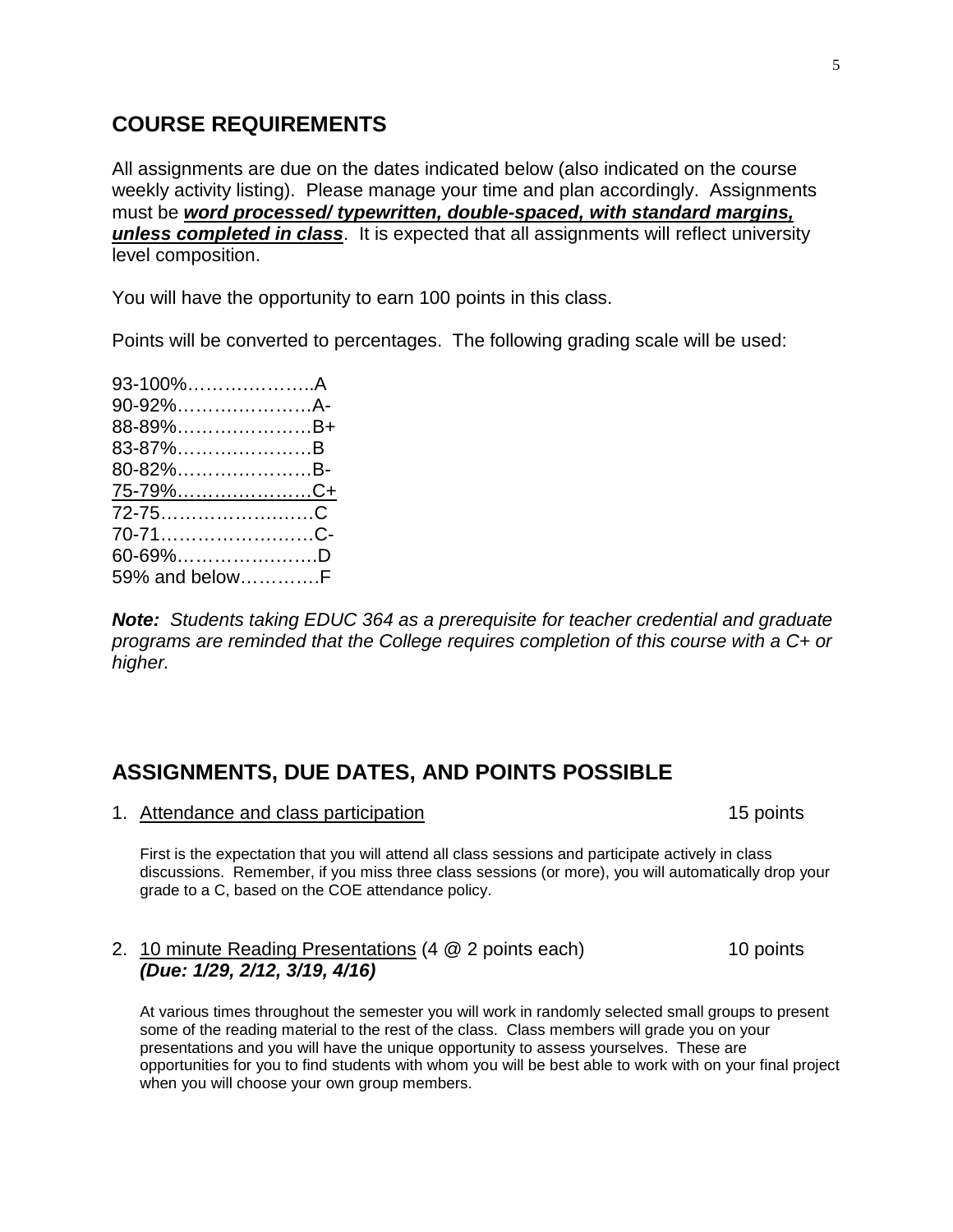### 3. Personal/ Family Background *(DUE: Monday 2/12)* 25 points

By researching and studying one's family background it is possible to gain an appreciation about ourselves as individuals and our many similarities and differences. In this assignment you are to write a 5-7 page narrative about your family background including religious affiliation, ethnicity, culture, language(s), country of origin, education/occupation and any other information you think is of interest and value. Reflect on your own experiences in terms of your cultural referents, your family background, and other factors determined by your own circumstances and upbringing. Be prepared to discuss your assignment within a larger class dialogue (Meets TPE 8, 11, 13).

### 4. Interactive Journal (4 @ 2 points each) 10 points *(TO COMPLETE IN CLASS: 2/26, 3/26, 4/23, and 5/7)*

Interactive journals are a way for the professor to respond to your questions, reflections, insights, or concerns regarding course content. They also facilitate relationship between the student and professor. Follow each journal entry with a question. The professor will respond to your question and then ask you to begin your next entry, by answering a new question of the professor's choice. Entries are to be no more than one page long. One point will be deducted for each page over the page limit requested.

### 5. Color My Family Human **(Due: 3/12)** 15 points

Building upon your Personal/ Family Background Assignment, for this assignment you will create a visual response that describes you, your cultural affiliation, your family, and the way in which your family affected your educational experience. Posters, Printed Power Point Presentations, and or realia (stuff) are encouraged. Your assignments will be displayed around the room, like a Science Fair set-up, and we will all take a "Wisdom Walk" around the room noting the strengths and what we have learned from each project, followed by a brief self-reflection of the process.

### 6. Final Presentations **(Due: Written, 4/28; Presentations 5/5, 5/7, [5/12])** 25 points

The class will divide into six (6) groups. Each group will select a topic of their choosing on Multicultural Education with a focus on Foster Care and prepare a 15 minute PowerPoint presentation and discussion for the class. Presentations will be done on the last two meetings and Finals Week (if necessary).

100 points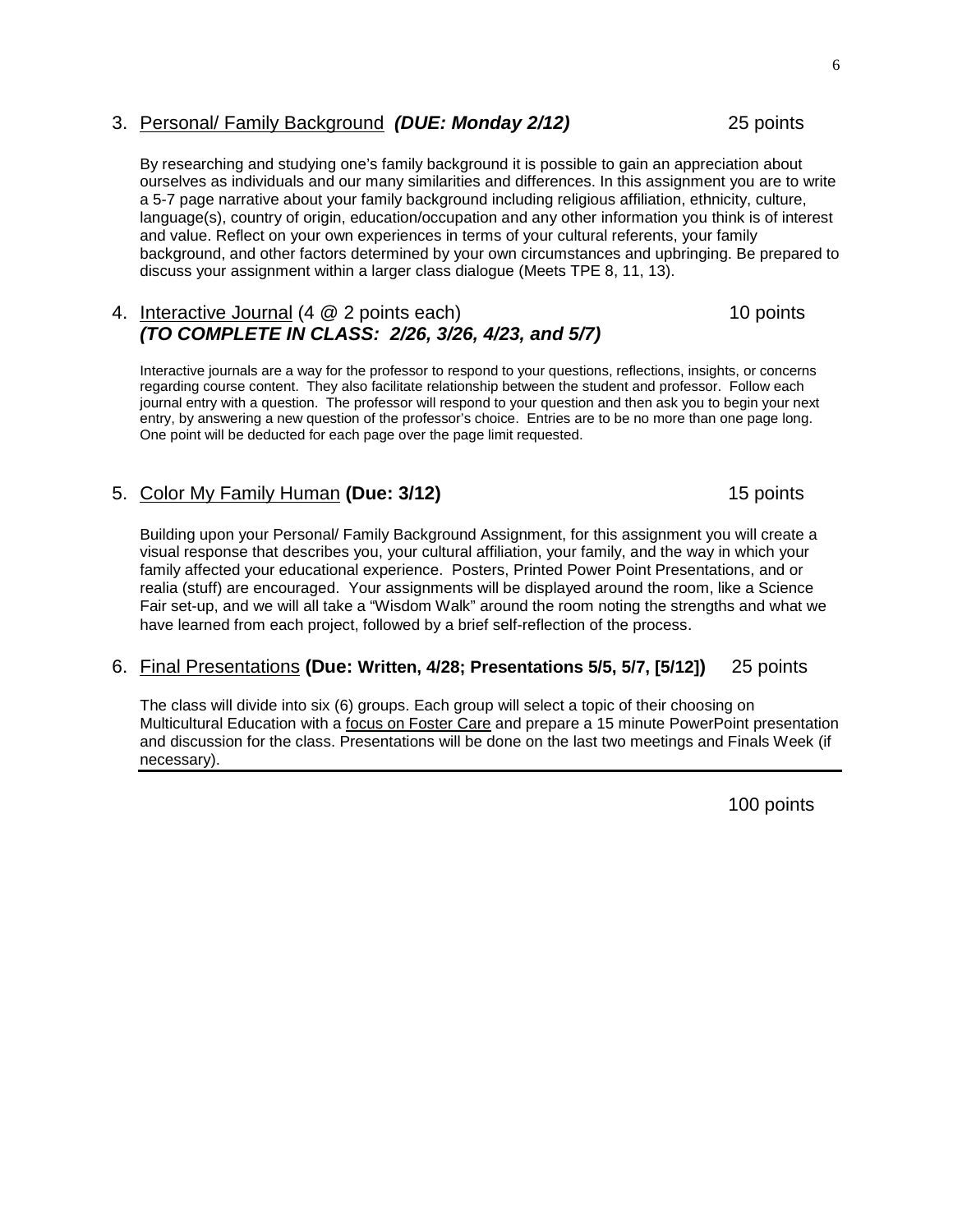### **WEEKLY ACTIVITY LISTING**

#### *1 Jan 22 Introductions*

#### **Syllabus Instructions (bring printed copy to class Monday 1/27!) and Book Reviews for 1/29 assigned.**

- 1. Spring, J. Deculturalization and the struggle for equality ( 2001). Third edition. New York: The McGraw Hill Companies, Inc. ISBN 0-07-232275-6.
- **2.** Villaseñor, V. Rain of Gold. (1992). Delta Press. ISBN: 0385-31177-X
- **3.** Banks, J. A. & C. A. McGee Banks ((2003). Multicultural education: Issues and perspectives. John Wiley & Sons. New York. ISBN: 0-47122813-3.
- **4.** Pelzer, Dave (1995). A child called "It": An abused child's journey from victim to victor. Health Communications. , Inc. Deerfield Beach, FL. ISBN:1-55874-366-9.
- **5.** Course Reader (price & pick-up information forthcoming

### *2 Jan 27 & 29 Cultural Diversity: Foster Children*

#### **Monday: Syllabus Overview(Pp. 1-5) & Guest Lecturer, Michelle Lustig, The Casey Foundation**

#### **Readings this Week:**

Pelzer: Chapters 1-5: **A Child Called It**. Pp.1-98.

#### **Wednesday: Book Previews**

### *3 Feb 3 & 5 Childhood Transitions & the Workforce*

### **Monday: Continue syllabus overview (Pp. 5-10)**

 **Quick Write and Discussion COE Mission Statement (Assign material presentation, Banks' Chapter 2 & Chapter 3)**

#### **Readings this Week:**

Pelzer: Chapters 6-Epilogue: **A Child Called It**. Pp. 99-174. Banks & Banks: Chapter 1. "*Multicultural Education: Characteristics & Goals*." Pp. 1-30.

#### **Wednesday: Introduction to Multicultural Education (Banks)**

### *4 Feb 10 & 12 Culture: Race & Class*

#### **Monday: What is Culture?**

#### **DON'T FORGET!!! PERSONAL/ FAMILY BACKGROUND PAPER DUE MONDAY 2/17, NO EXCEPTIONS!**

#### **Readings this Week:**

Banks & Banks:Chapter 2. "*Culture in Society and in Educational Practices.*" Pp. 3155. Banks & Banks:Chapter 3. "*Race, Class, Gender, and Disability in the Classroom*." Pp. 59-79.

#### **Wednesday: Materials Presentations, Banks' Chapter 2 & Chapter 3**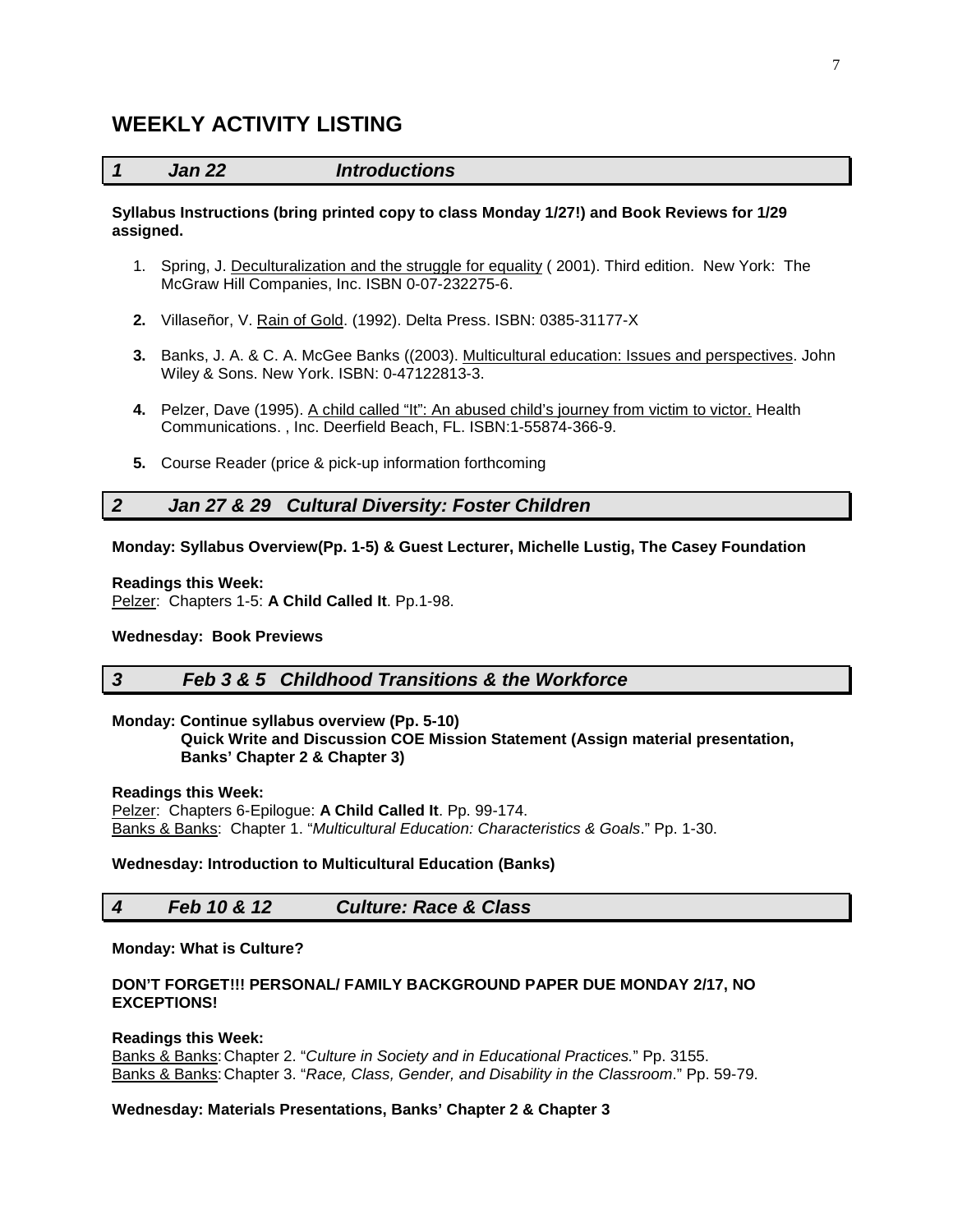### *5 Feb 17 & 19 Socio-Economic Status*

#### **Monday: Personal/Family Background Paper DUE today! Let's discuss….**

#### **Readings this Week:**

Banks & Banks:Chapter 4. "*Inner Cities, Affluent Suburbs, and Unequal Educational Opportunity.*" Pp. 83- 99.

Banks & Banks:Chapter 5. "*Religious Diversity and Education*." Pp. 103-131.

#### **Wednesday: Why is religious diversity an issue? Guest Lecturer: Michelle Lustig, The Casey Foundation**

#### *6 Feb 24-26 Disabilities and Gender Bias*

#### **Monday: How do you handle people with disabilities? Will you treat children with disabilities any different?**

#### **Readings this Week:**

Banks & Banks:Chapter 6. "*Gender Bias: From Colonial America to Today's Classrooms.*" Pp. 125-147. Banks & Banks:Chapter 7. "*Classrooms for Diversity: Rethinking Curriculum and Pedagogy.*" Pp. 152- 171.

#### **Wednesday: Interactive Journal #1 to be completed in class…What have you learned about yourself thus far? Others? Perspective?**

*7 March 3 & 5 Educational Equity*

#### **Monday: Why do women of color get their own chapter?**

#### **Readings this Week:**

Banks & Banks:Chapter 8. "*Transforming the Curriculum: Teaching about Women of Color."* Pp. 174-192. Banks & Banks:Chapter 9. "*Educational Equality for Students of Color.*" Pp. 197-221. Villanseñor: Forward; Chapters 1 & 2 (Pp. 1-43).

#### **Wednesday: Why is it important to know about educational equity for students of color?**

#### **COLOR MY FAMILY HUMAN ASSIGNMENT DUE WEDNESDAY 3/12!!!**

#### *8 March 10 & 12 The Multicultural Curriculum*

#### **Monday: Deconstructing Multicultural Education vs. Global Education (Assign materials presentations, Villaseñor Chapters 2-6)**

#### **Readings this Week:**

Banks & Banks:Chapter 10. "*Approaches to Multicultural Curriculum Reform.*" Pp. 225-245. Banks & Banks:Chapter 11. "*The Colorblind Perspective in School: Causes & Consequences.*" Pp. 247- 263. Villanseñor: Chapters 3-6 (pp. 44-82).

### **Wednesday: COLOR MY FAMILY HUMAN ASSIGNMENT DUE TODAY!**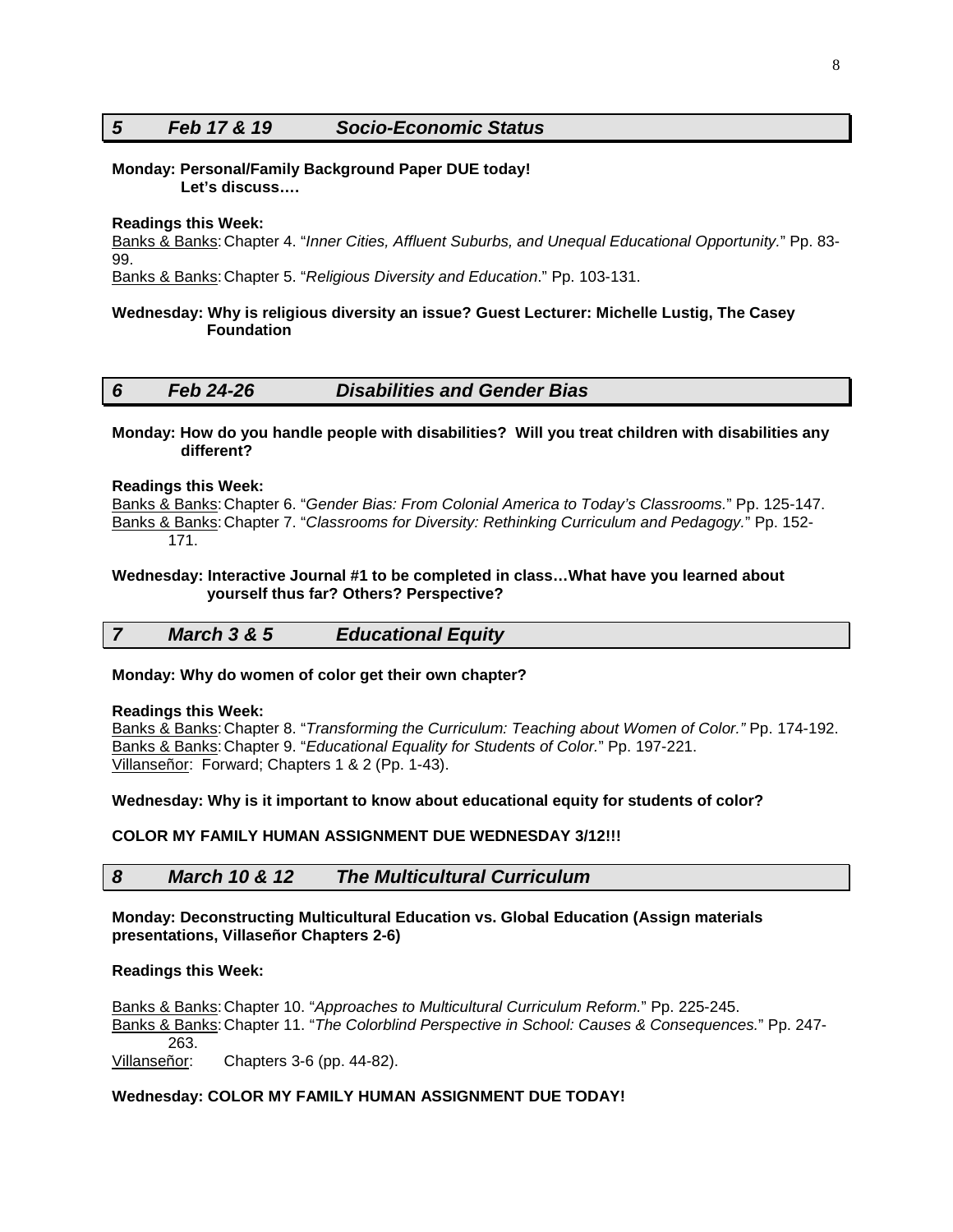### *9 March 17 & 19 Language Diversity*

#### **Monday: What is bilingual education?**

#### **Readings this Week:**

Banks & Banks:Chapter 12. "*Language Diversity and Education*." Pp. 268-289. Banks & Banks:Chapter 13. "*Educational Equality for Students With Disabilities*." Pp. 295-321. Villanseñor: Chapters 7-10 (pp. 158).

#### **Wednesday: Materials presentations, Villaseñor Chapters 2-6**

#### *10 March 24 & 26 Ed Support for Youth in Transition*

#### **Monday: Assessment Bias**

#### **Readings this Week:**

Banks & Banks:Chapter 14. "*School Inclusion and Multicultural Issues in Special Education*." Pp. 327- 347.

Banks & Banks:Chapter 15. "*Teaching Gifted Students in a Multicultural Society.*" Pp. 353-371. Villanseñor: Chapters 11-14 (pp. 159-235).

#### **Wednesday: Guest Lecturer, Michelle Lustig, The Casey Foundation**

 **Journal #2 to be completed in class…How do the current readings relate to your "Casey" experience?**

#### *11* **MARCH 31-APRIL 4****SPRING BREAK**

### *12 April 7 & 9 Families and Schools*

#### **Monday: The Importance of Family**

#### **Readings this Week:**

Banks & Banks:Chapter 16. "*School Reform and Student Learning: A Multicultural Perspective.*" Pp. 381- 397.

Banks & Banks:Chapter 17. *Families and Teachers Working Together for School Improvement."* Pp. 402- 419.<br>:Villanseñor

Chapters 15-18 (pp. 236-394).

#### **Wednesday: Villaseñor Discussion and preparation for Materials Presentations**

### *13 April 14 & 16 Deculturalization*

#### **Monday: What is deculturalization and why is it relevant for a discussion about education?**

#### **Readings this Week:**

Spring: Chapter 1- "*Deculturalization and the Claim of Racial Superiority by Anglo Americans*." Pp. 1-15. Spring: Chapter 2- "*Deculturalization and the Schooling of Native Americans*." Pp. 17-32.<br>Villanseñor: Book FIVE (pp.395-399) and Chapters19-21 (pp. 400-474). Book FIVE (pp.395-399) and Chapters19-21 (pp. 400-474).

**Wednesday: Villaseñor Discussion and Materials Presentations (entire book, thus far) DON'T FORGET!!! FINAL WRITTEN PAPERS DUE MONDAY 4/28, SIGN UP NOW FOR PRESNTATION DAYS 5/5, 5/7, (5/12) NO EXCEPTIONS!**